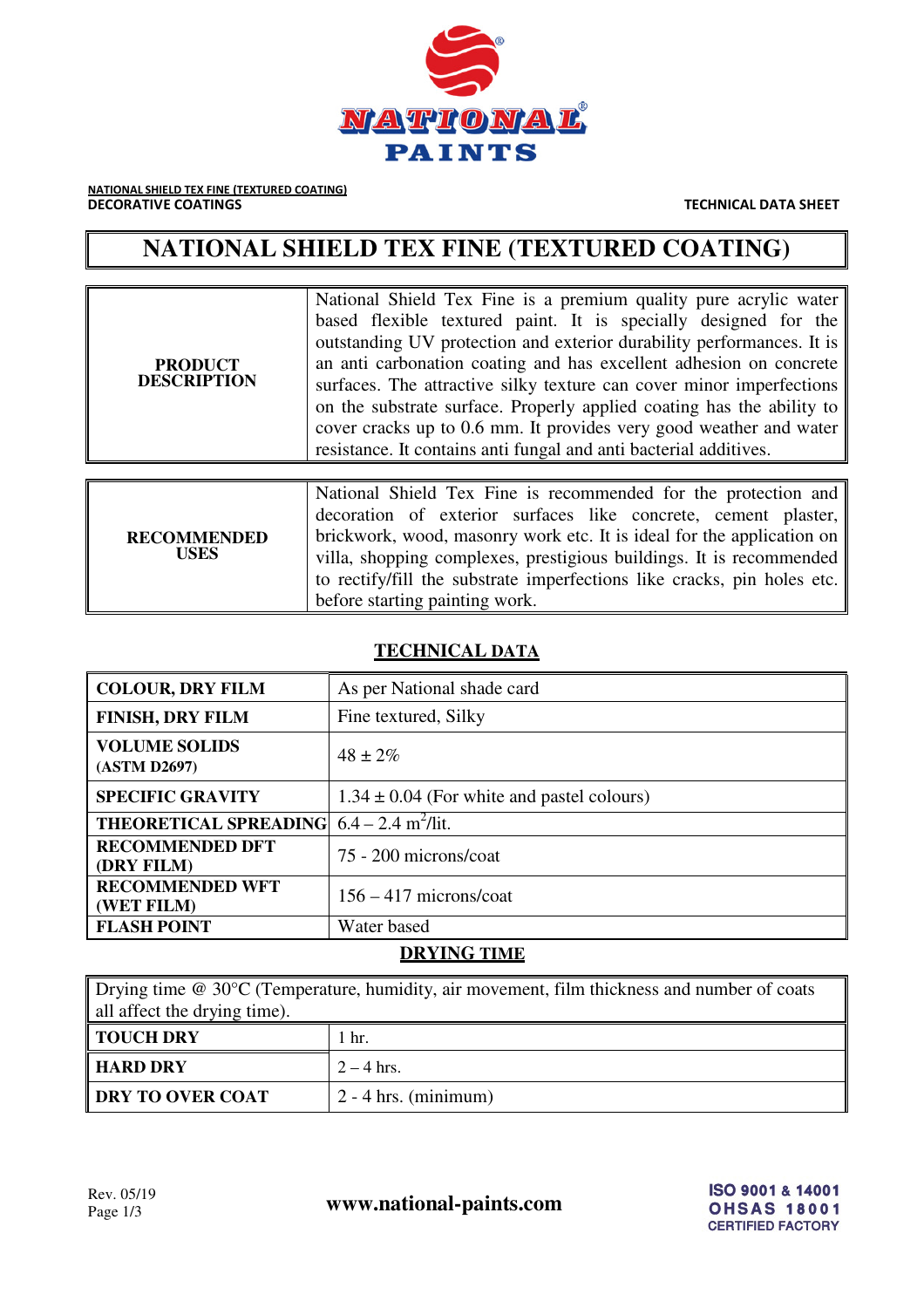

## **ADVANTAGES**

|                     | Outstanding UV protection and exterior durability, excellent               |
|---------------------|----------------------------------------------------------------------------|
| NATIONAL SHIELD TEX | adhesion and alkali resistance, attractive silky texture, flexible         |
| <b>FINE</b>         | membrane, cracks tolerance up to 0.6 mm, very good weather and $\parallel$ |
|                     | water resistance                                                           |

## **APPLICATION INSTRUCTION**

| <b>SURFACE PREPARATION</b> | Before application, the surface should be sound, clean and free<br>from oil, grease, loose particles, dust, etc. Any defects on the |
|----------------------------|-------------------------------------------------------------------------------------------------------------------------------------|
|                            | substrate should be rectified before starting painting. Application                                                                 |
|                            | can be done by the recommended application methods.                                                                                 |

## **APPLICATION DATA**

| <b>APPLICATION METHOD</b> | Roller, Brush or Spray (special hopper gun)          |
|---------------------------|------------------------------------------------------|
| <b>CLEANING/THINNING</b>  | Water                                                |
| <b>THINNER (VOLUME)</b>   | Maximum up to 10% (depends on method of application) |

## **SYSTEM**

| <b>RECOMMENDED SYSTEM</b><br>(To be applied on prepared)<br>surface) | National Acrylic Primer (W.B) or<br>National Shield Alkali Resistant Primer (W.B) or<br>National Aqua Siloxane Primer | coat    |
|----------------------------------------------------------------------|-----------------------------------------------------------------------------------------------------------------------|---------|
|                                                                      | National Shield Tex Fine                                                                                              | 2 coats |

## **ADDITIONAL DATA**

| <b>SHELF LIFE @ 30°C</b> | 18 months, in original sealed container, with proper storage<br>conditions. |
|--------------------------|-----------------------------------------------------------------------------|
|--------------------------|-----------------------------------------------------------------------------|